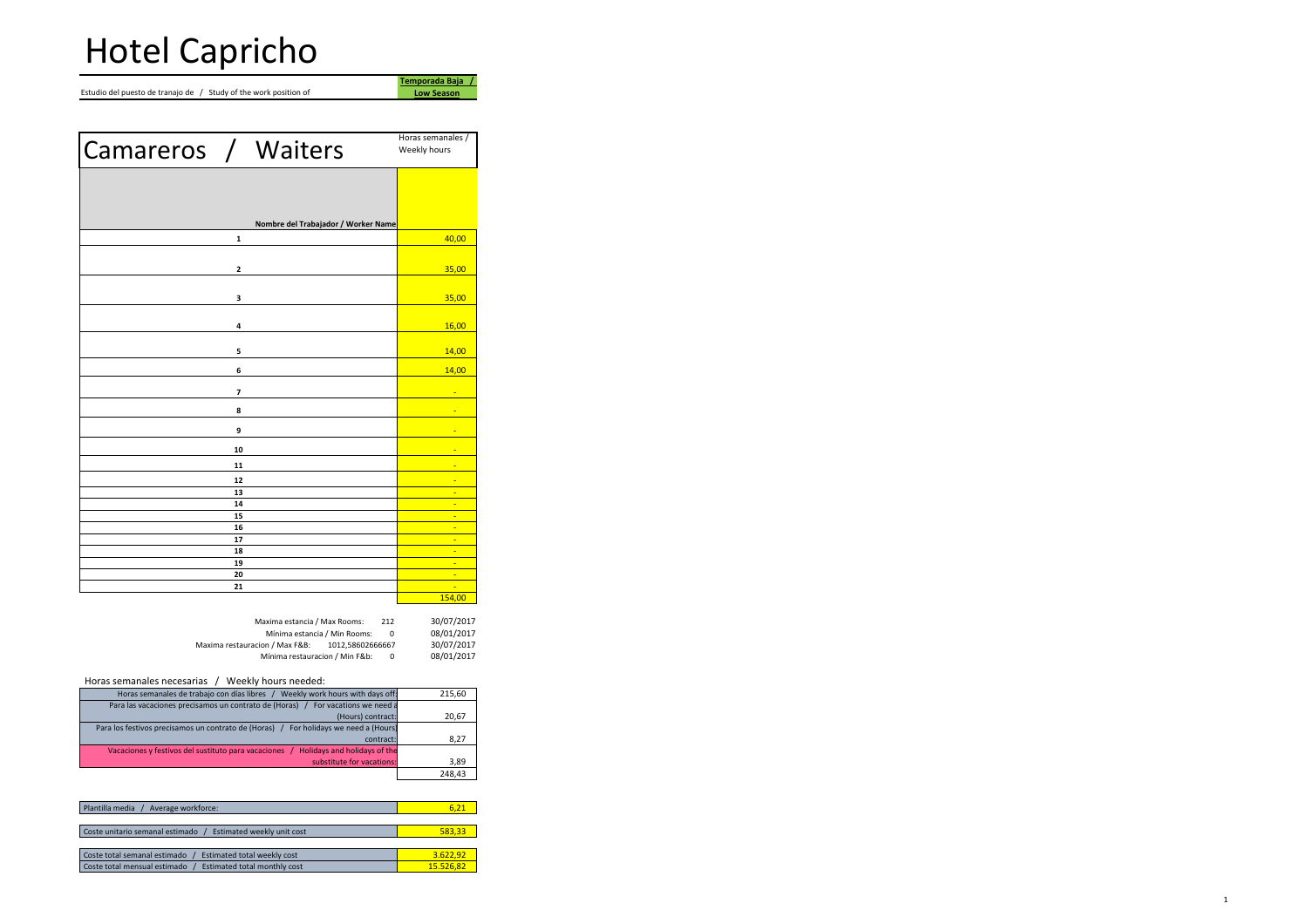Camareros / Waiters



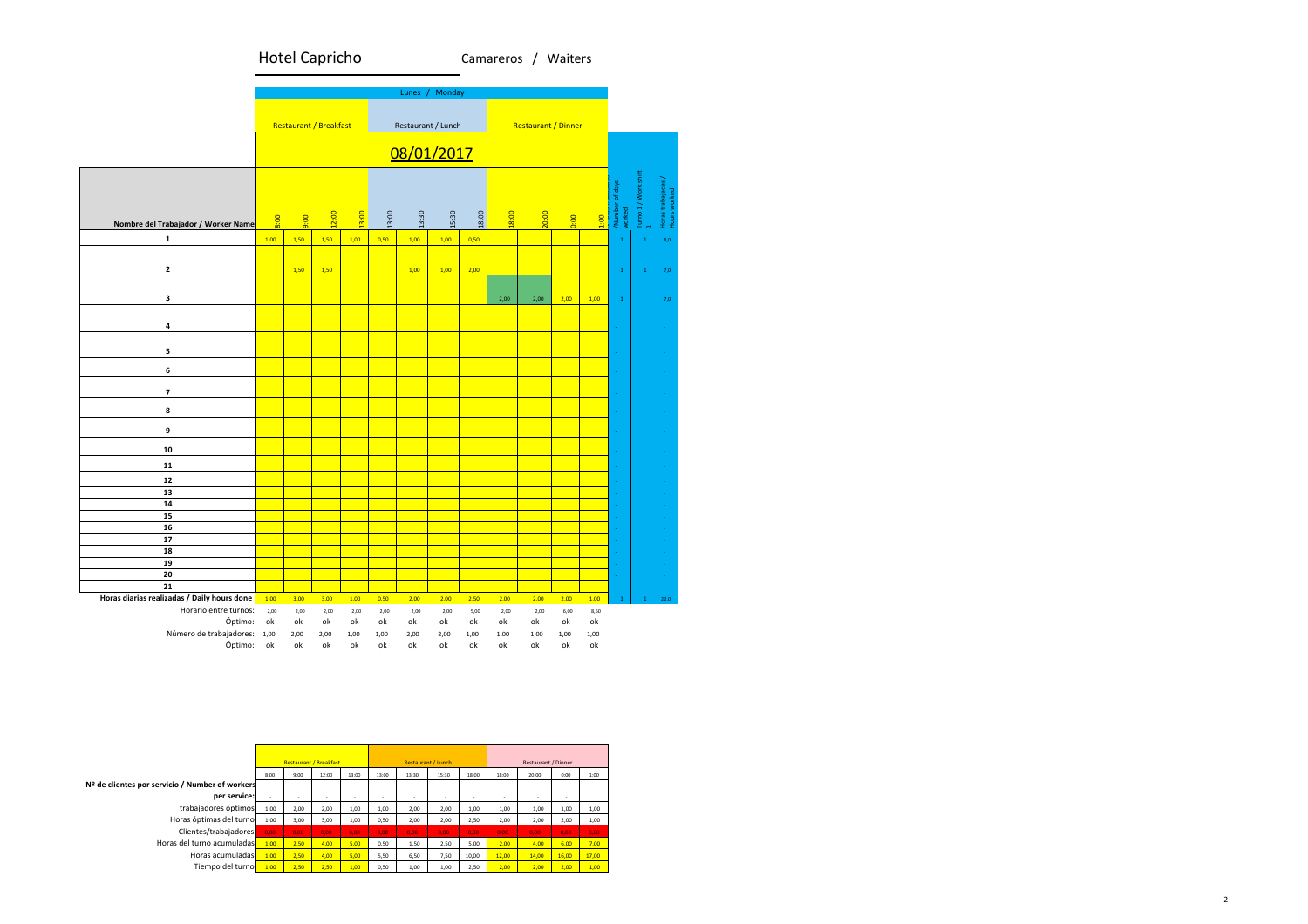

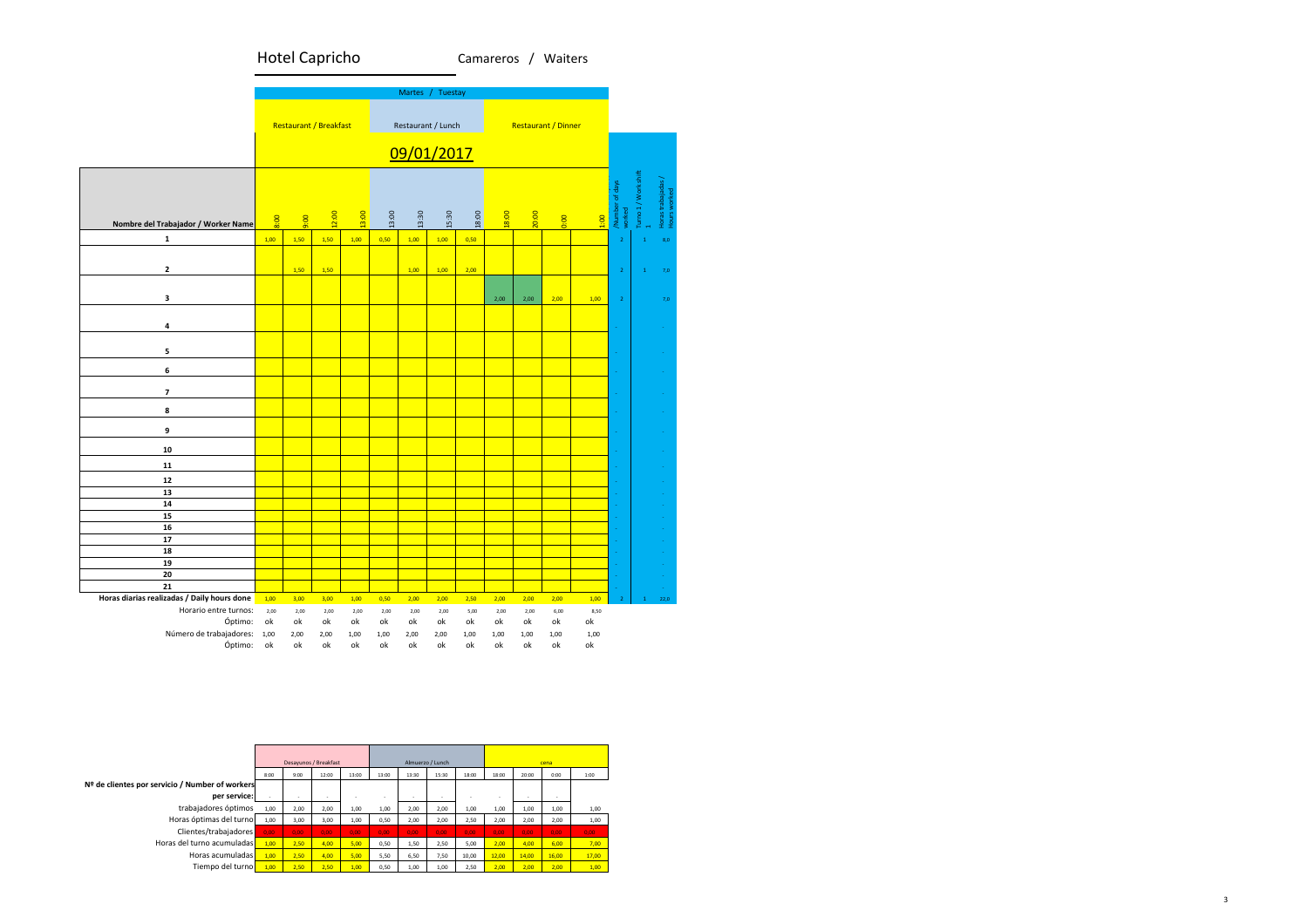4



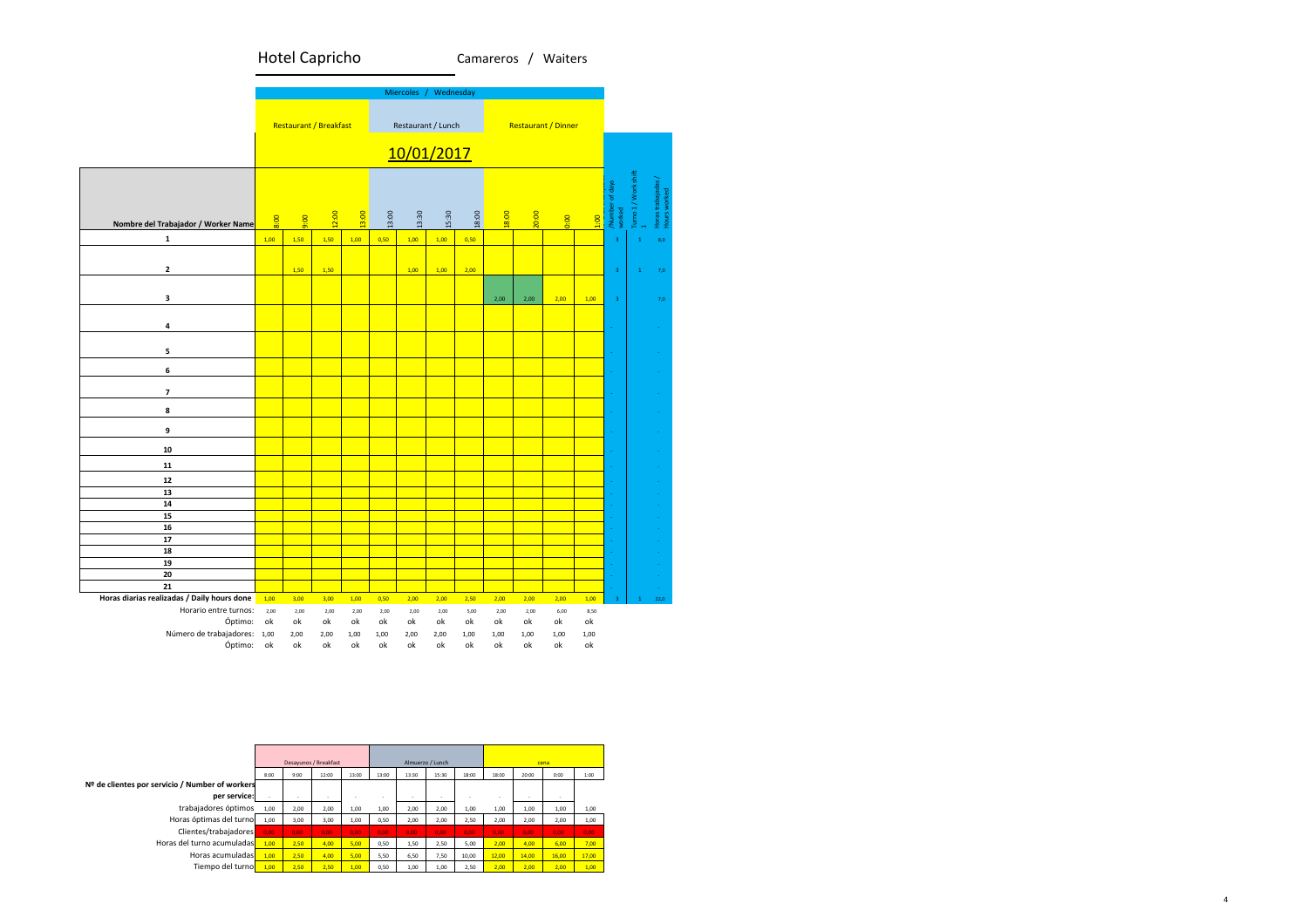

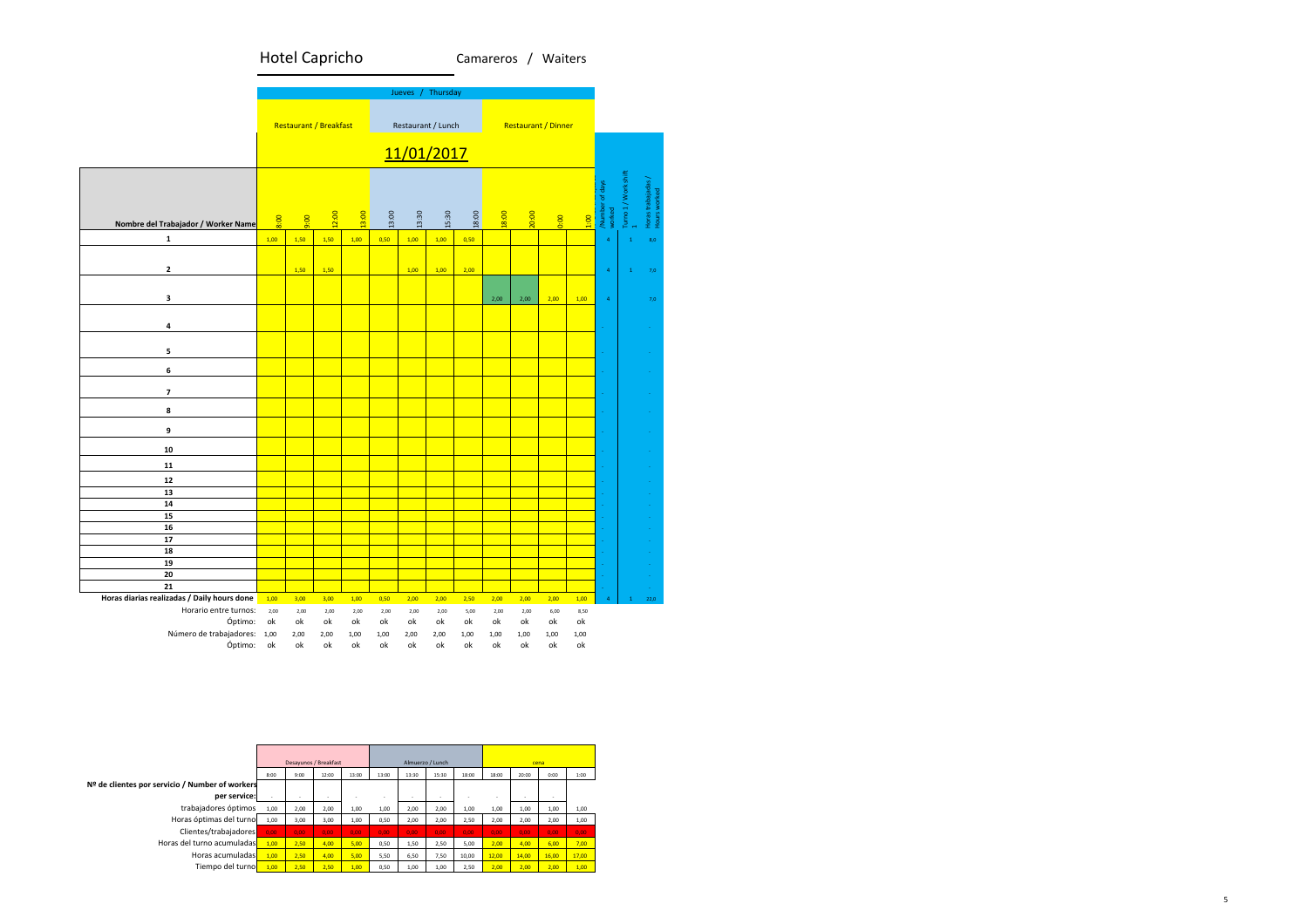

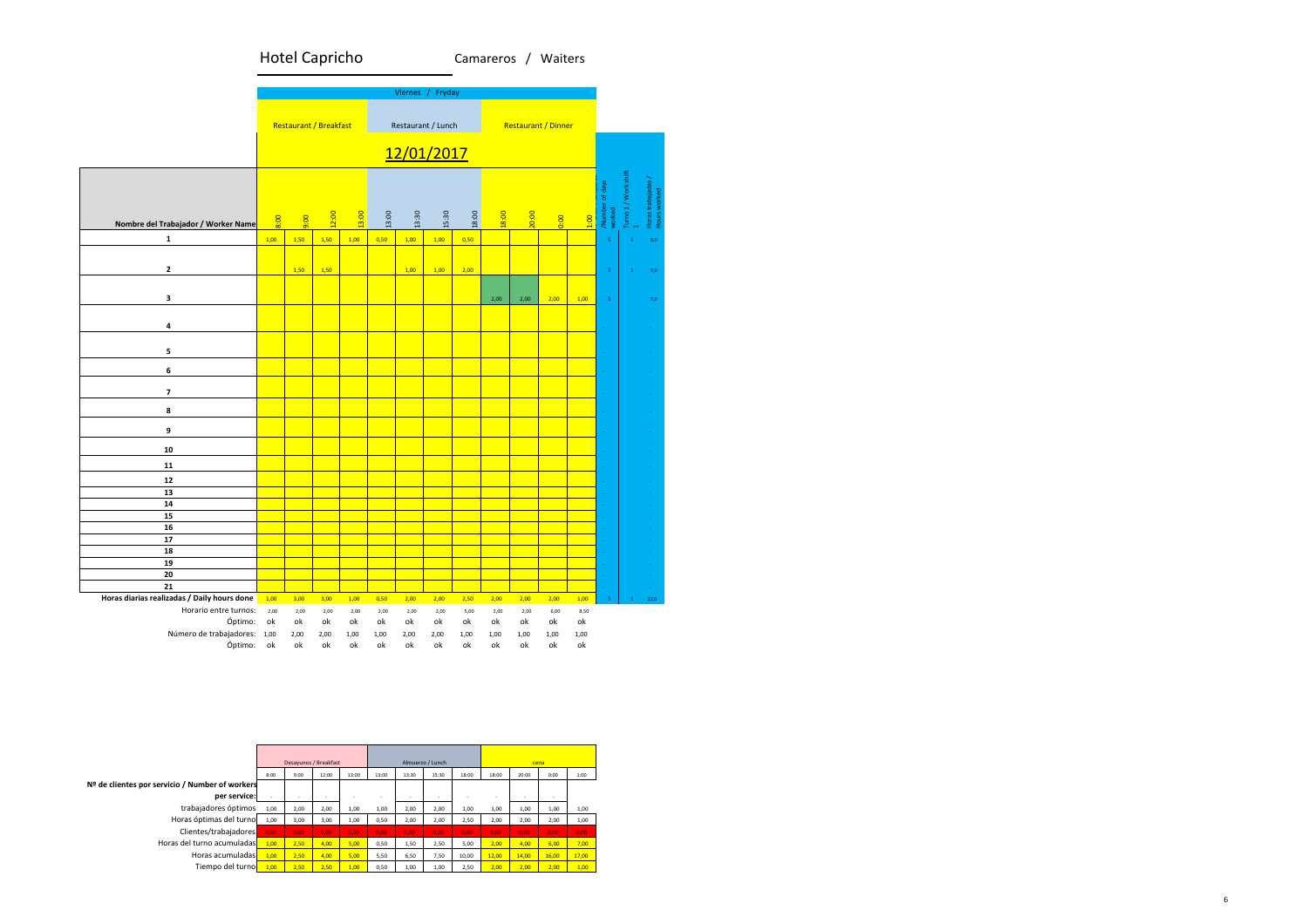

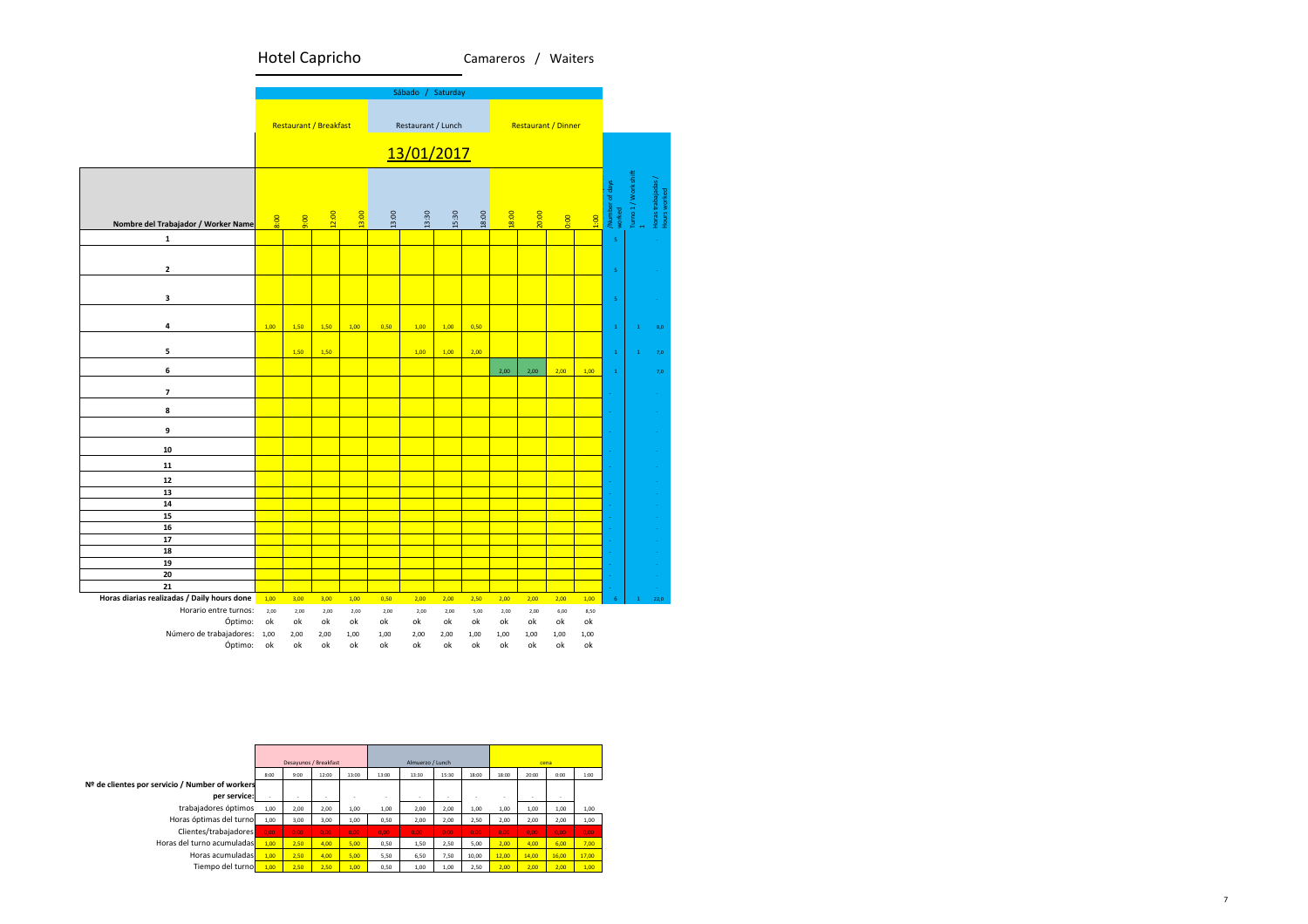